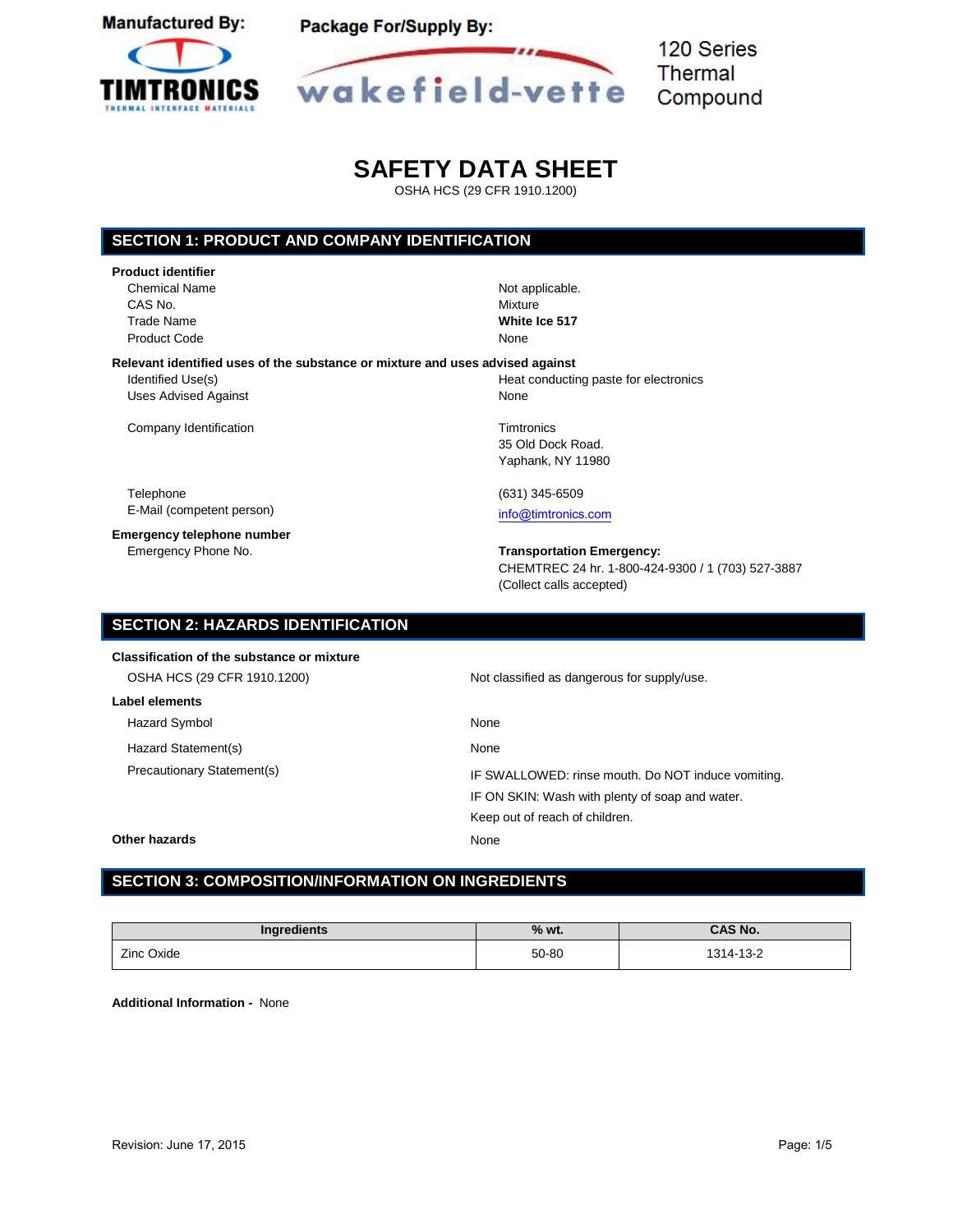



120 Series **Thermal** Compound

### **SECTION 4: FIRST AID MEASURES**



# **Description of first aid measures** Inhalation Unlikely to be required but if necessary treat symptomatically. Skin Contact Unlikely to be required but if necessary treat symptomatically. Eye Contact IF IN EYES: Rinse cautiously with water for several minutes. Remove contact lenses, if present and easy to do. Continue rinsing.If symptoms occur obtain medical attention. Ingestion Do not induce vomiting wash out mouth with water.Do not give anything by mouth to an unconscious person. Seek medical treatment. **Most important symptoms and effects, both acute and delayed** None **Indication of any immediate medical attention and special treatment needed** None

## **SECTION 5: FIRE-FIGHTING MEASURES**

#### **Extinguishing Media**

| $-$                                                              |                                                                                                                                                                                |
|------------------------------------------------------------------|--------------------------------------------------------------------------------------------------------------------------------------------------------------------------------|
| -Suitable Extinguishing Media<br>-Unsuitable Extinguishing Media | As appropriate for surrounding fire.<br>None known.                                                                                                                            |
| Special hazards arising from the substance or<br>mixture         | None known.                                                                                                                                                                    |
| <b>Advice for fire-fighters</b>                                  | A self contained breathing apparatus and suitable protective clothing<br>should be worn in fire conditions. Keep containers cool by spraying<br>with water if exposed to fire. |

# **SECTION 6: ACCIDENTAL RELEASE MEASURES**

| Personal precautions, protective equipment and<br>emergency procedures | Not normally required. Wear protective gloves/eye protection.                                       |
|------------------------------------------------------------------------|-----------------------------------------------------------------------------------------------------|
| <b>Environmental precautions</b>                                       | Not normally required. Contain effluent and prevent effluent from<br>entering sewers and waterways. |
| Methods and material for containment and cleaning up                   | Transfer to a container for disposal or recovery.                                                   |
| Reference to other sections                                            | None                                                                                                |
| <b>Additional Information</b>                                          | None                                                                                                |

## **SECTION 7: HANDLING AND STORAGE**

**Precautions for safe handling and arror of the State Avoid contact with skin and eyes.** 

**Conditions for safe storage, including any incompatibilities**

-Storage temperature extending the Store at room temperature.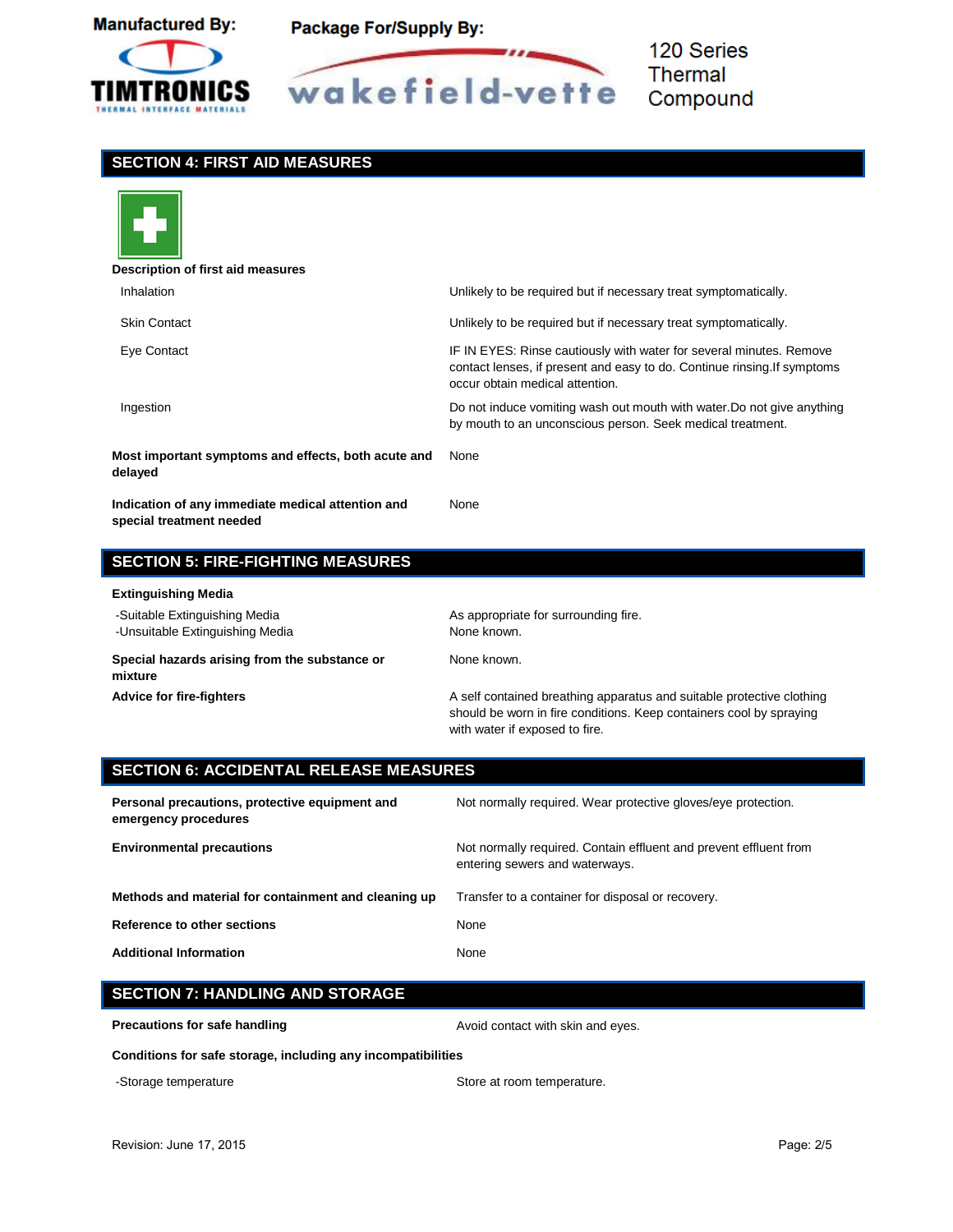



-Incompatible materials and the material of the materials of the Mone known

**Specific end use(s) Specific end use(s) Heat conducting putty for electronics** 

### **SECTION 8: EXPOSURE CONTROLS/PERSONAL PROTECTION**

#### **Occupational Exposure Limits**

|                                                       |         |                        | (8hr TWA)                                                                                 |            | <b>STEL</b> |       |
|-------------------------------------------------------|---------|------------------------|-------------------------------------------------------------------------------------------|------------|-------------|-------|
|                                                       |         | <b>PEL</b>             | <b>TLV</b>                                                                                | <b>PEL</b> | <b>TLV</b>  |       |
| SUBSTANCE.                                            | CAS No. | (OSHA)                 | (ACGIH)                                                                                   | (OSHA)     | (ACGIH)     | Note: |
| Unlikely to be hazardous by                           | ------- |                        |                                                                                           | -----      |             |       |
| inhalation.                                           |         |                        |                                                                                           |            |             |       |
| Recommended monitoring method                         |         |                        | Unlikely to be hazardous by inhalation.                                                   |            |             |       |
| <b>Exposure controls</b>                              |         |                        |                                                                                           |            |             |       |
| Appropriate engineering controls                      |         |                        | No special measures are required.                                                         |            |             |       |
| <b>Personal protection equipment</b>                  |         |                        |                                                                                           |            |             |       |
| Eye/face protection                                   |         | Not normally required. |                                                                                           |            |             |       |
|                                                       |         |                        |                                                                                           |            |             |       |
| Skin protection (Hand protection/ Other)              |         | Not normally required. |                                                                                           |            |             |       |
|                                                       |         |                        |                                                                                           |            |             |       |
| Respiratory protection                                |         |                        | Normally no personal respiratory protection is necessary.                                 |            |             |       |
|                                                       |         |                        |                                                                                           |            |             |       |
| Thermal hazards                                       |         |                        | Not normally required. Use gloves with insulation for thermal<br>protection, when needed. |            |             |       |
| <b>Environmental Exposure Controls</b>                |         |                        | Avoid release to the environment.                                                         |            |             |       |
| <b>SECTION 9: PHYSICAL AND CHEMICAL PROPERTIES</b>    |         |                        |                                                                                           |            |             |       |
| Information on basic physical and chemical properties |         |                        |                                                                                           |            |             |       |
| Appearance                                            |         |                        | <b>Heavy Paste</b>                                                                        |            |             |       |
| Color.                                                |         |                        | White                                                                                     |            |             |       |
| Odor                                                  |         |                        | Not available                                                                             |            |             |       |
| Odor Threshold (ppm)                                  |         |                        | Not available                                                                             |            |             |       |
| pH (Value)                                            |         |                        | Not available                                                                             |            |             |       |
| Melting Point (°C) / Freezing Point (°C)              |         |                        | Not available                                                                             |            |             |       |
| Boiling point/boiling range (°C):                     |         |                        | > 200                                                                                     |            |             |       |
| Flash Point (°C)                                      |         |                        | > 200                                                                                     |            |             |       |
| <b>Evaporation Rate</b>                               |         |                        | < 1                                                                                       |            |             |       |
| Flammability (solid, gas)                             |         |                        | Not available                                                                             |            |             |       |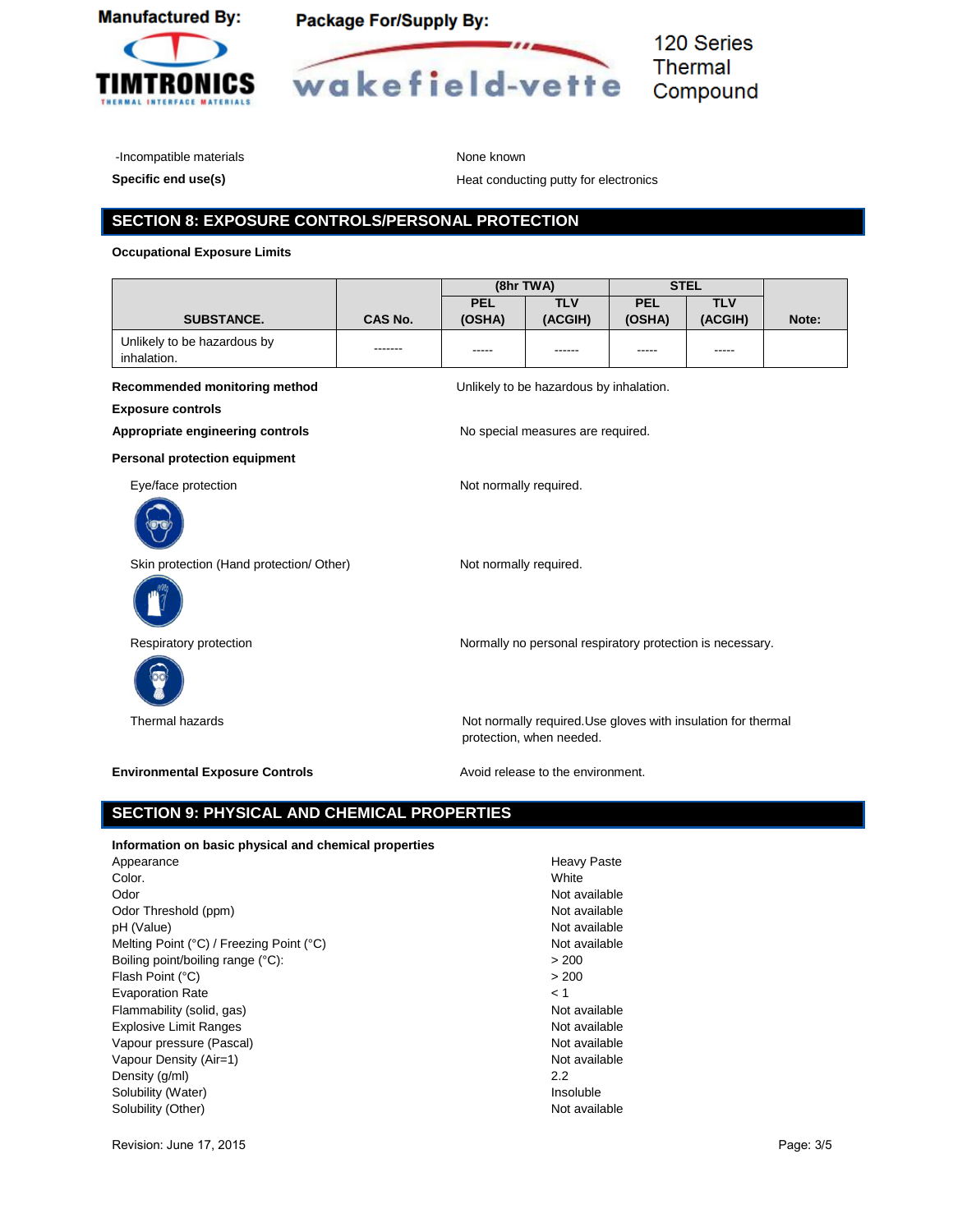



120 Series **Thermal** Compound

Partition Coefficient (n-Octanol/water) Not available Auto Ignition Point (°C) and a set of a set of a set of a set of a set of a set of a set of a set of a set of a Decomposition Temperature (°C) Not available Not available Kinematic Viscosity **Not available** Not available Explosive properties and the set of the set of the set of the set of the set of the set of the set of the set of the set of the set of the set of the set of the set of the set of the set of the set of the set of the set of Oxidizing properties

**Other information Other information Not available** 

### **SECTION 10: STABILITY AND REACTIVITY**

**Reactivity Reactivity Reactivity Stable under normal conditions. Chemical stability** Stable. **Possibility of hazardous reactions** None anticipated. **Conditions to avoid None known Incompatible materials** None known **Hazardous decomposition product(s)** None known

# **SECTION 11: TOXICOLOGICAL INFORMATION**

**Exposure routes:** Skin Contact**,** Eye Contact

This material is unlikely to present a significant health hazard under normal conditions of handling and use.

### **SECTION 12: ECOLOGICAL INFORMATION**

# **Toxicity**

Zinc oxide (CAS # 1314-13-2)

Long Term **(By analogy with similar materials)** NOEC (30 days) 0.0 75 mg/l (Jordanella floridae)

**Mobility in soil Mobility in soil.** The substance has low mobility in soil. **Results of PBT and vPvB assessment** Not classified as PBT or vPvB. **Other adverse effects** None known.

Short term LC50 (96 hour): 1.793 mg/L (Danio rerio) EC50 (48 hour): 2.6-9 mg/l (*Daphnia magna,* mobility*)*  IC50 (96 hour): 0.136 mg/l (*Pseudokirchnerella subcapitata*)

> NOEC (21 days): 0.156 mg/l (*Daphnia magna*) NOEL (72 hour) 0.06 mg/l (*Cladophora glomerata)*

**Persistence and degradability** This substance is predicted not to degrade in soil and water. **Bioaccumulative potential The substance has low potential for bioaccumulation.** 

### **SECTION 13: DISPOSAL CONSIDERATIONS**

Waste treatment methods **Disposal should be in accordance with local**, state or national legislation. Consult an accredited waste disposal contractor or the local authority for advice.

### **SECTION 14: TRANSPORT INFORMATION**

The information shown below is for packages exceeding 30 kg (66 lbs), gross weight, and/or when any inner packagages exceed 5 kg (11 pounds). For limited quantities, packaging materials must nonetheless comply with applicable specifications and may nonetheless require certain labeling information (e.g. the UN number in a black diamond). Refer to applicable hazardous materials transportation regulations.

| <b>Land transport</b> |  |
|-----------------------|--|
| $(U.S.$ DOT)          |  |

**Sea transport (IMDG)**

**Air transport (ICAO/IATA)**